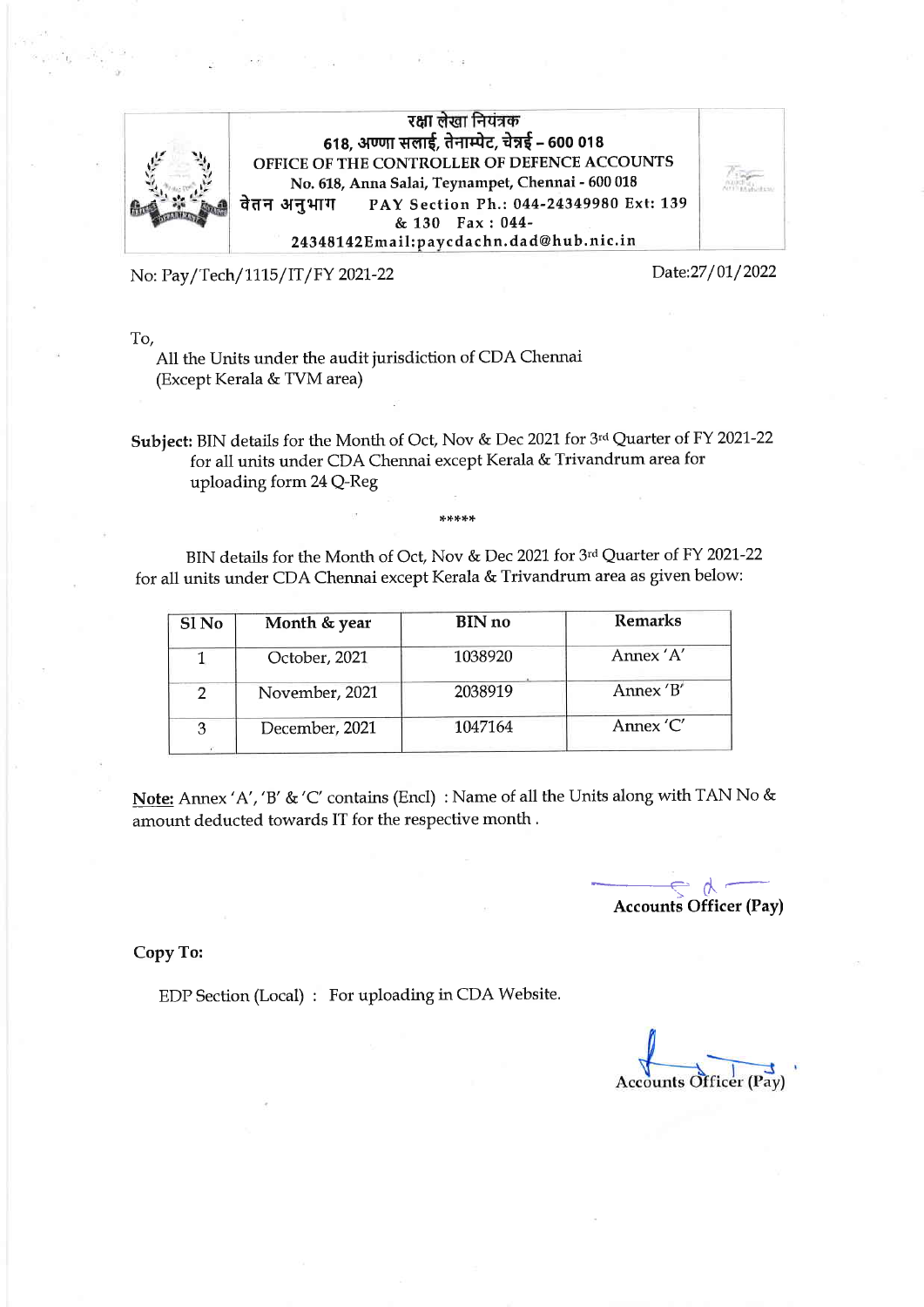| 3rd Quarter FY 2021-22 Assesment Year 2022-23 |                   |               |               |
|-----------------------------------------------|-------------------|---------------|---------------|
| <b>AIN No: 1040502</b>                        |                   |               |               |
| unit_name                                     | tan_number        | <b>Amount</b> | <b>BIN No</b> |
| 756 (I) TPT PL ASC MADRAS                     | <b>CHEI06779D</b> | 19000         |               |
| AGE (I) (NAVY) CHENNAI                        | <b>CHEA26540D</b> | 12480         |               |
| AGE (I) AGRANI COIMBATORE                     | <b>CMBA04478F</b> | 8120          |               |
| AGE (I) COIMBATORE                            | CMBA10656C        | 57000         |               |
| AGE (I) R&D AVADI                             | <b>CHEG00154A</b> | 32240         |               |
| AGE(I) AIR FORCE, COIMBATORE                  | <b>CMBA06360E</b> | 5200          |               |
| ARMED FORCES TRIBUNAL, REGIONAL BENCH CHENNAI | <b>CHEA16101B</b> | 114560        |               |
| <b>CANTONMENT BOARD ST THOMAS MOUNT</b>       | <b>CHEC05424G</b> | 5200          |               |
| CANTONMENT BOARD WELLINGTON                   | CMBC03493A        | 6000          |               |
| CE (CZ) CHENNAI                               | <b>CHEC06887G</b> | 1138169       |               |
| <b>CWE CHENNAI</b>                            | <b>CHEC07053E</b> | 224080        |               |
| <b>CWE NAVY CHENNAI</b>                       | <b>CHEC10894C</b> | 97000         |               |
| <b>CWE WELLINGTON</b>                         | <b>CMBC05420C</b> | 104330        |               |
| DAKSHIN BHARAT AREA SIG COY CHENNI            | <b>CHEA15908E</b> | 14000         |               |
| <b>DEO CHENNAI</b>                            | <b>CHED02349E</b> | 15000         |               |
| <b>DSSC WELLINGTON</b>                        | <b>CHED05296E</b> | 182050        |               |
| FOOD INSPECTION UNIT ASC                      | <b>CHEF03325A</b> | 1040          |               |
| FWC C/O MH CHENNAI P & A                      | <b>CHEM08037B</b> | 135710        |               |
| <b>GE (AF) SULUR COIMBATORE</b>               | CMBG04483D        | 43000         |               |
| <b>GE (AF) TAMBARAM</b>                       | CHEG02801B        | 77000         |               |
| <b>GE (AF) THANJAVUR</b>                      | <b>CHEG08945G</b> | 61000         |               |
| GE (I) COAST GUARD CHENNAI                    | <b>CHEG07765C</b> | 77300         |               |
| <b>GE (I) FACTORY, AVADI</b>                  | CHEG07867G        | 80120         |               |
| <b>GE (M) NAS ARAKONAM</b>                    | CMBG03986D        | 57750         |               |
| GE (P) (AF) SULUR COIMBATORE                  | <b>CMBG05640F</b> | 53000         |               |
| GE (P) (NAVY) ARAKKONAM                       | <b>CHEG17565C</b> | 59000         | 1038920       |
| <b>GE AVADI</b>                               | CHEG00233C        | 59560         |               |
| <b>GE CHENNAI</b>                             | <b>CHEG00369F</b> | 71560         |               |
| <b>GE COMMAND TEST LAB ST THOMAS MOUNT</b>    | <b>CHEG14322A</b> | 45500         |               |
| <b>GE DSSC WELLINGTON</b>                     | CMBG04104C        | 50000         |               |
| <b>GE ST THOMAS MOUNT</b>                     | <b>CHEG00376F</b> | 61880         |               |
| <b>GE TIRUNELVELI</b>                         | MRIG01011D        | 66000         |               |
| <b>GE WELLINGTON</b>                          | CMBG04230C        | 36000         |               |
| HEAD QUARTERS RECRUITING ZONE CHENNAI         | <b>CHEH06801E</b> | 3120          |               |
| HQ ADG (PROJECTS) MES,                        | <b>CHEH07655E</b> | 520280        |               |
| M H AVADI                                     | CHEM13418G        | 40000         |               |
| M H CHENNAI                                   | <b>CHEM08037B</b> | 96000         |               |
| NCC DTE CHENNAI                               | <b>CHEN05118B</b> | 53040         |               |
| <b>OD AVADI</b>                               | <b>CHEO03246F</b> | 143500        |               |
| OTA CHENNAI                                   | <b>CHEO03430A</b> | 141456        |               |
| QAE (EFS) CHENNAI                             | CHEQ03114G        | 1040          |               |
| QAE (NAVAL) CHENNAI                           | CHEQ03100G        | 29640         |               |
| QAE (WARSHIP EQ) CHENNAI                      | CHEQ03115A        | 15080         |               |
| RECORDS MRC WELLINGTON                        | CMBR04787G        | 3120          |               |
| <b>SQAE (ARMTS) CHENNAI</b>                   | <b>CHES28131F</b> | 98716         |               |
| SQAE (ELECTRONICS) CHENNAI                    | <b>CHES23469F</b> | 168480        |               |
| SQAE (ENG EQP) CHENNAI                        | <b>CHES24027D</b> | 56160         |               |
| SQAE (VEHICLES) CHENNAI                       | <b>CHES24050F</b> | 205400        |               |
| <b>SQAE GS CHENNAI</b>                        | CHES23407G        | 230880        |               |
| SUPDT TECHNICAL EXAMINER CHENNAI              | CHES36812G        | 45000         |               |
| VEH DEPOT WORKSHOP EME AVADI                  | <b>CHEV08839F</b> | 30000         |               |

 $\frac{1}{2}$  ,  $\frac{1}{2}$ 

 $\tilde{\mathcal{Y}}$ 

## Annex 'A'

 $\left\| \mathcal{L}(\mathbf{y}) \right\|_{L^2(\mathbb{R})} \lesssim \left\| \mathcal{L} \right\|_{L^2(\mathbb{R})} \lesssim \left\| \mathcal{L} \right\|_{L^2(\mathbb{R})} \lesssim \frac{1}{\sqrt{2}} \lesssim \frac{1}{\sqrt{2}}$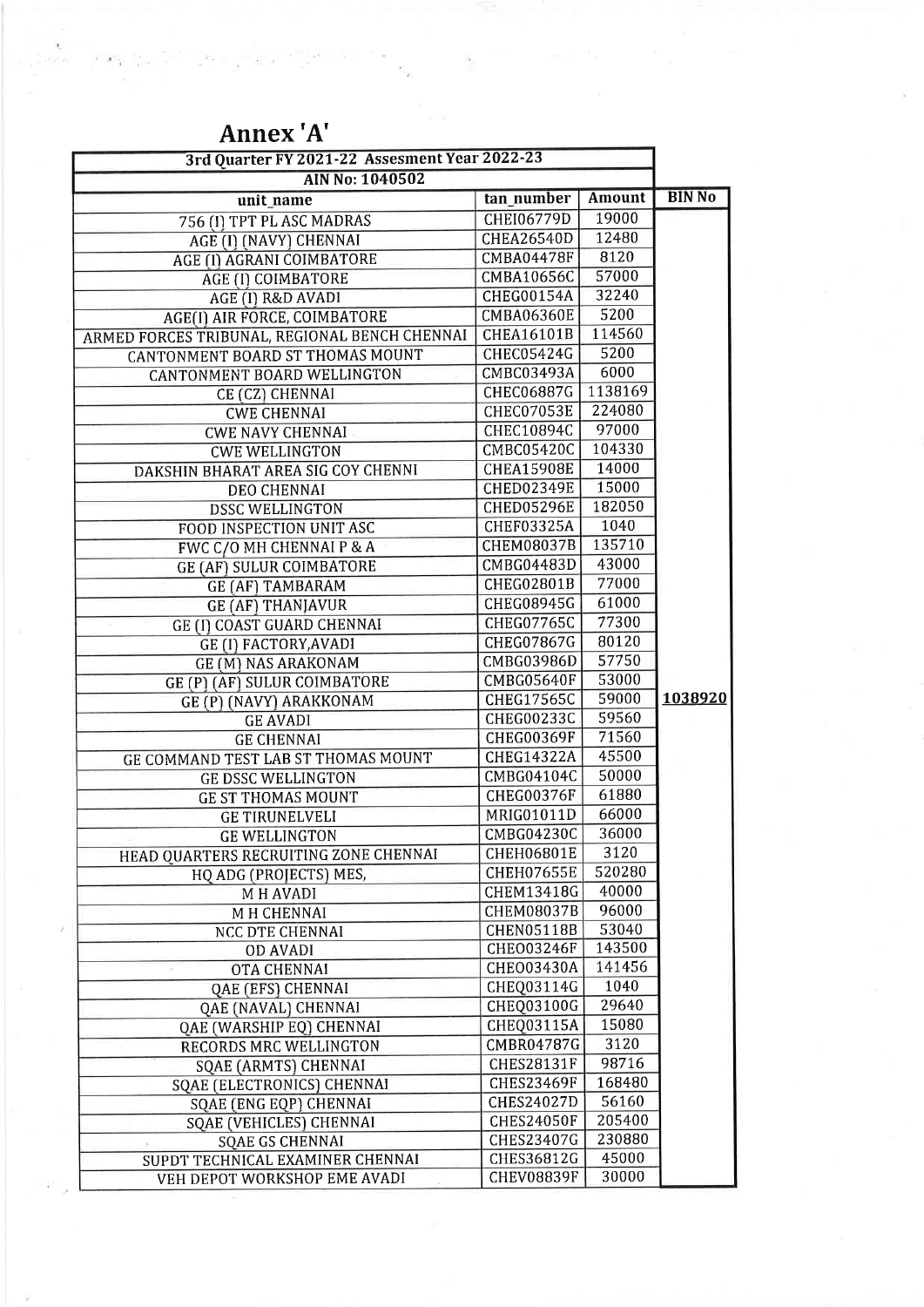| Annex 'B'                                                |  |
|----------------------------------------------------------|--|
| <u>TDS FOR THE MONTH OF 11/2021 -FORM 24G (3rd Otr )</u> |  |

**AIN NUMBER: 1040502** 

|                 | <u>INITION DUCTIONS</u>                       |                   |        |               |
|-----------------|-----------------------------------------------|-------------------|--------|---------------|
| Sl No           | Name of the Unit/Fmn                          | <b>TAN Number</b> | Amount | <b>BIN No</b> |
| $\mathbf{1}$    | 756 (I) TPT PL ASC MADRAS                     | CHE106779D        | 77000  |               |
| $\overline{2}$  | AGE (I) (NAVY) CHENNAI                        | CHEA26540D        | 6240   |               |
| 3               | AGE (I) AGRANI COIMBATORE                     | <b>CMBA04478F</b> | 14672  |               |
| 4               | AGE (I) COIMBATORE                            | CMBA10656C        | 45280  |               |
| 5               | AGE (I) R&D AVADI                             | CHEG00154A        | 32240  |               |
| 6               | AGE(I) AIR FORCE, COIMBATORE                  | CMBA06360E        | 5200   |               |
| 7               | ARMED FORCES TRIBUNAL, REGIONAL BENCH CHENNAI | CHEA16101B        | 162400 |               |
| 8               | CANTONMENT BOARD ST THOMAS MOUNT              | CHEC05424G        | 5200   |               |
| 9               | CANTONMENT BOARD WELLINGTON                   | CMBC03493A        | 6000   |               |
| 10              | CE (CZ) CHENNAI                               | CHEC06887G        | 669902 |               |
| 11              | <b>CWE CHENNAI</b>                            | CHEC07053E        | 189000 |               |
| 12              | <b>CWE NAVY CHENNAI</b>                       | CHEC10894C        | 105000 |               |
| 13              | <b>CWE WELLINGTON</b>                         | CMBC05420C        | 214830 |               |
| 14              | DAKSHIN BHARAT AREA SIG COY CHENNI            | <b>CHEA15908E</b> | 14000  |               |
| 15              | DEO CHENNAI                                   | <b>CHED02349E</b> | 14160  |               |
| 16              | DSSC WELLINGTON                               | CHED05296E        | 549454 |               |
| 17              | FOOD INSPECTION UNIT ASC                      | CHEF03325A        | 1040   |               |
| 18              | FWC C/O MH CHENNAI P & A                      | <b>CHEM08037B</b> | 135710 |               |
| 19              | GE (AF) SULUR COIMBATORE                      | CMBG04483D        | 63000  |               |
| 20              | <b>GE (AF) TAMBARAM</b>                       | CHEG02801B        | 37000  |               |
| 21              | <b>GE (AF) THANJAVUR</b>                      | CHEG08945G        | 61000  |               |
| 22              | GE (I) COAST GUARD CHENNAI                    | <b>CHEG07765C</b> | 69300  |               |
| 23              | GE (I) FACTORY, AVADI                         | CHEG07867G        | 97520  |               |
| 24              | GE (M) NAS ARAKONAM                           | CMBG03986D        | 57750  |               |
| 25              | GE (P) (AF) SULUR COIMBATORE                  | <b>CMBG05640F</b> | 54000  | 2038919       |
| $\overline{26}$ | GE (P) (NAVY) ARAKKONAM                       | CHEG17565C        | 59000  |               |
| 27              | <b>GE AVADI</b>                               | <b>CHEG00233C</b> | 87893  |               |
| 28              | <b>GE CHENNAI</b>                             | <b>CHEG00369F</b> | 86560  |               |
| 29              | GE COMMAND TEST LAB ST THOMAS MOUNT           | CHEG14322A        | 56500  |               |
| 30              | <b>GE DSSC WELLINGTON</b>                     | CMBG04104C        | 50000  |               |
| 31              | <b>GE ST THOMAS MOUNT</b>                     | <b>CHEG00376F</b> | 67080  |               |
| 32              | <b>GE TIRUNELVELI</b>                         | MRIG01011D        | 64000  |               |
| 33              | <b>GE WELLINGTON</b>                          | <b>CMBG04230C</b> | 50000  |               |
| 34              | HEAD QUARTERS RECRUITING ZONE CHENNAI         | CHEH06801E        | 3120   |               |
| 35              | HQ ADG (PROJECTS) MES,<br>$\sigma_{\rm{D}}$   | <b>CHEH07655E</b> | 546280 |               |
| 36              | <b>MHAVADI</b>                                | CHEM13418G        | 40000  |               |
| 37              | M H CHENNAI                                   | CHEM08037B        | 96000  |               |
| $\overline{38}$ | NCC DTE CHENNAI                               | <b>CHEN05118B</b> | 58240  |               |
| 39              | <b>OD AVADI</b>                               | <b>CHEO03246F</b> | 147500 |               |
| 40              | OTA CHENNAI                                   | <b>CHEO03430A</b> | 177060 |               |
| 41              | QAE (EFS) CHENNAI                             | CHEQ03114G        | 1040   |               |
| 42              | QAE (NAVAL) CHENNAI                           | CHEQ03100G        | 35880  |               |
| 43              | QAE (WARSHIP EQ) CHENNAI                      | CHEQ03115A        | 15080  |               |
| 44              | RECORDS MRC WELLINGTON                        | CMBR04787G        | 3120   |               |
| 45              | <b>SQAE (ARMTS) CHENNAI</b>                   | <b>CHES28131F</b> | 74000  |               |
| 46              | SQAE (ELECTRONICS) CHENNAI                    | <b>CHES23469F</b> | 178880 |               |
| 47              | SQAE (ENG EQP) CHENNAI                        | CHES24027D        | 147680 |               |
| 48              | SQAE (VEHICLES) CHENNAI                       | <b>CHES24050F</b> | 182208 |               |
| 49              | <b>SQAE GS CHENNAI</b>                        | <b>CHES23407G</b> | 450528 |               |
| 50              | SUPDT TECHNICAL EXAMINER CHENNAI              | CHES36812G        | 88000  |               |

 $\overline{2}$